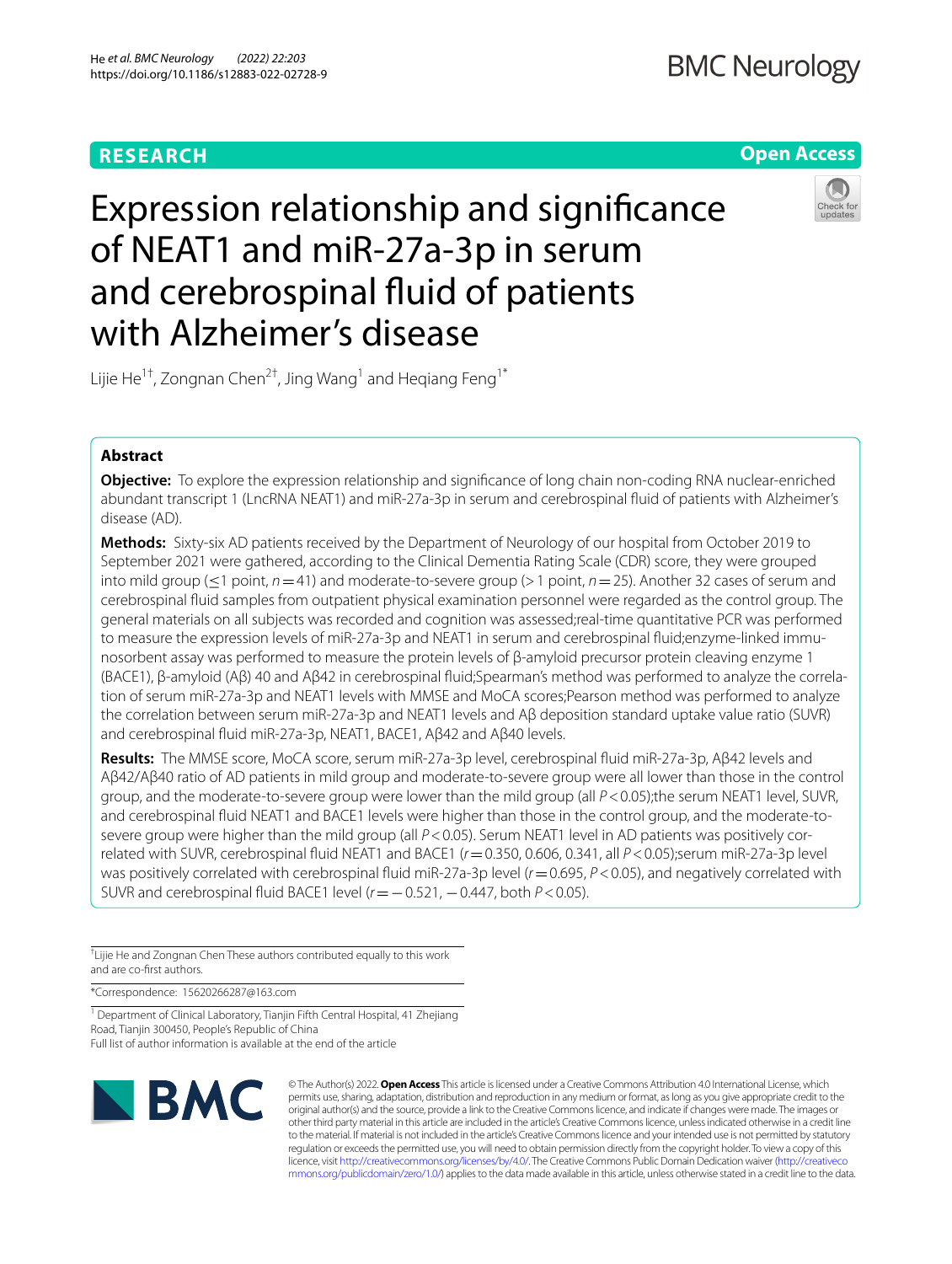**Conclusions:** The expression trends of NEAT1 and miR-27a-3p in the serum and cerebrospinal fuid of AD patients are consistent, the level of NEAT1 is increased, and the level of miR-27a-3p is decreased. The levels of the two are negatively correlated, which is related to the degree of Aβ deposition in the brain of AD patients and is involved in the progression of AD.

**Keywords:** Alzheimer's disease, Long chain non-coding RNA nuclear-enriched abundant transcript 1, miR-27a-3p, Amyloid β, Correlation

## **Introduction**

Alzheimer's disease (AD) is a common degenerative neurological disease which is mainly memory impairment and cognitive impairment and the aging incidence rate of AD is increasing year by year [[1,](#page-6-0) [2\]](#page-6-1). Meanwhile, research has shown that amyloid β peptides (Aβ1–40 and Aβ1–42) and hyperphosphorylation of tau protein (p-Tau) contribute to AD development. Amyloid β plaques and neurofbrillary tangles are the main pathological features of AD patients and there is a lack of efective clinical treatment  $[3, 4]$  $[3, 4]$  $[3, 4]$  $[3, 4]$ . Therefore, the study of its pathogenesis may be conducive to the development of efective diagnosis and treatment measures.

Nuclear-enriched abundant transcript 1 (NEAT1) is a long chain non-coding RNA (LncRNA) recently found to be closely related to the progress of AD. Previous studies have shown that lncRNA NEAT1 is involved in regulating the development and progression of cervical cancer, pancreatic cancer, liver cancer, prostate cancer and multiple myeloma [[5–](#page-7-2)[9](#page-7-3)]. Micro-27a is located on human chromosome 19 and it is sheared to form miR-27a-3p. miR-27a-3p plays an important role in glioma, pulmonary fbrosis and other diseases [[10–](#page-7-4)[13](#page-7-5)]. Previous studies showed that the relative fuorescence intensity decreased when micro-27a-3p mimic was co-transfected with NEAT1 wild type. Micro-27a-3p could be enriched on lncRNA NEAT1. The studies indicated that lncRNA NEAT1 could regulate micro-27a-3p through predictive sites. Cell experiments confrmed that NEAT1 can sponge miR-107, miR-124 and enhance Aβ deposition, aggravating Aβ induced neuronal injury  $[14, 15]$  $[14, 15]$  $[14, 15]$  $[14, 15]$ . This study predicted that miR-27a-3p was also the target gene of NEAT1 through Starbase website, and the expression of miR-27a-3p was down regulated in cerebrospinal fuid of AD patients  $[16]$  $[16]$ . The study found that the expression of NEAT1 was up-regulated in AD cells and animal models, and the expression of miR-27a-3p was down regulated. NEAT1 may regulate the development of AD by down regulating miR-27a-3p [\[17](#page-7-9)], but the expression relationship and clinical signifcance of NEAT1 in serum and cerebrospinal fuid of AD patients were unclear. Therefore, this observational study analyzed the relationship between the expression of NEAT1 and miR-27a-3p in serum and cerebrospinal fuid of AD patients, and analyzed the relationship between the levels of NEAT1 and miR-27a-3p in serum and cerebrospinal fuid Aβ level and cognitive level in order to explore their role in AD.

## **Materials and methods**

### **General materials**

Sixty-six patients with AD treated in the Department of Neurology of our hospital from October 2019 to September 2021 were collected. All participants met NIA-AA, 2011 edition of AD core diagnostic criteria [\[18](#page-7-10)]. The main complaint of participants was cognitive impairment and confirmed by the accompanying person. The participants age from 60 to 80years old. All participants assigned informed consent and could cooperate with the investigator. Exclusion criteria for patients who have history traumatic brain injury, stroke, epilepsy and other neurological diseases and even have mental diseases (history) such as delirium, schizophrenia and depression, Unable to complete the score of cognitive scale, combined with brain tumor and abnormal thyroid function, there are contraindications to positron emission computed tomography (PET) or lumbar puncture. Fortyone cases were divided into mild group  $(\leq 1 \text{ point})$  and 25 cases were divided into moderate to severe group  $(>1)$ point) according to the score of clinical dementia rating (CDR). In addition, 32 subjects whose age and gender were matched with AD patients and whose cognitive evaluation was normal were collected. This study was approved by the hospital ethics committee and all materials collection and sample testing obtained the informed consent of patients and their families, and signed the informed consent form.

#### **Methods**

#### *General materials collection*

The materials of age, gender, education, alcohol consumption, smoking, hypertension, diabetes, neuropathy or mental illness and imaging data were collected by using medical records. The A  $β$  standardized uptake value ratio (SUVR) in brain was calculated based on  $C<sup>11</sup>$ -PIB PET imaging and which was the represent A β in the brain degree of deposition.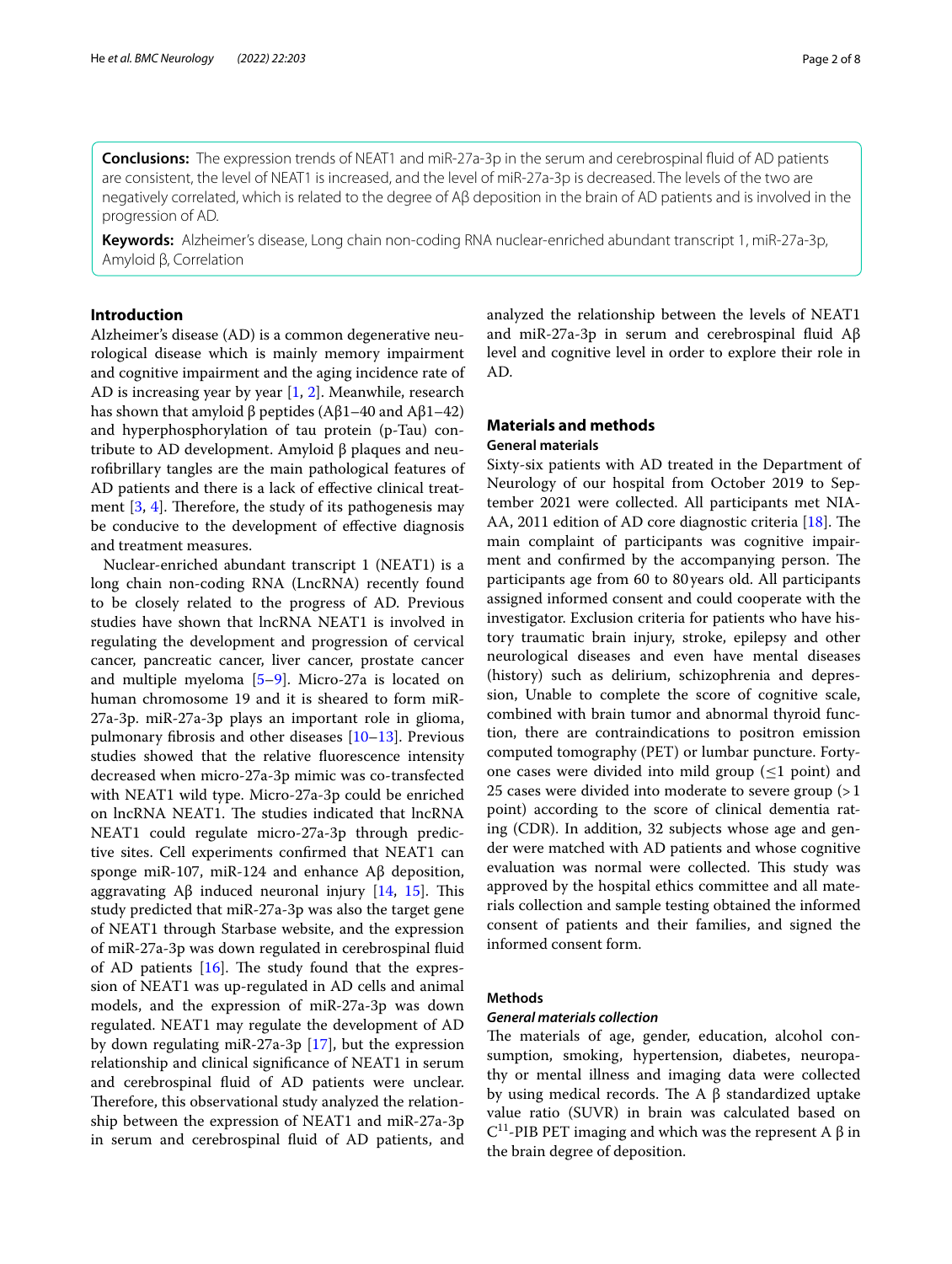#### *Evaluation of cognitive scale*

All participants were assessed with mini-mental state examination (MMSE), Montreal Cognitive Assessment (MoCA) and CDR, among which CDR was completed by professional evaluators in our hospital.

## *Detection NEAT1 and miR‑27a‑3p in the serum*

Five milliliter of fasting elbow venous blood of all participants were collected in the morning and placed in a 15ml centrifuge tube at room temperature for 1h (within 2h) and the serum was centrifuged at 2000 rmp/min (efective centrifugation radius 10cm). Total RNA in serum samples was extracted with RNA Extraction Reagent (Invitrogen Company, China) and reverse transcribed into cDNA with miRNA or LncRNA cDNA frst strand synthesis Kit (Tiangen Biotech (Beijing) Co., Ltd). Then samples were prepared according to the instructions of the corresponding real-time fuorescence quantitative PCR premix Kit (Tiangen Biotech (Beijing) Co., Ltd) to 20μL PCR reaction system and that was put into realtime fuorescence quantitative PCR instrument (BioRad Company, China)) to amplify miR-27a-3p, NEAT1 and their internal parameters U6 and GAPDH. After the reaction, collect each Ct value and the relative expressions of miR-27a-3p and NEAT1 were calculated by 2-ΔΔCT method. U6, forward 5 '- CTCGCTTCGGCA GCACA-3' and reverse5 '- AACGCTTCACGAATT GCG-3'; miR-27a-3p, forward 5 '- GGGTTCACAGTG GCTAAG-3' and reverse 5 '- CAGTGGTCGTGGAGT-3'; GAPDH, forward 5 '- GTCGGTGAACGGATTTGG -3' and reverse 5 '- TCCCGTTGATGACCAGTTC-3'; NEAT1, forward 5 '- GGCAGGTCTAGTTGGGCAT-3' and reverse 5 '- CCTCATCCCCTCCCAGTACA-3'.

## *Assessment of the studied parameters in the cerebrospinal fuid*

In the early morning 8:00–10:00, 5 ml of fasting cerebrospinal fuid of all participants were collected through lumbar puncture and centrifuged in a 15 ml centrifuge tube, immediately after collection (no more than 1 hour) to the laboratory. The expression levels of miR-27a-3p and NEAT1 in cerebrospinal fuid were detected by real-time fuorescence quantitative PCR, Total RNA in serum samples was extracted with RNA Extraction Reagent (Invitrogen Company, China) and reverse transcribed into cDNA with miRNA or LncRNA cDNA frst strand synthesis Kit (Tiangen Biotech (Beijing) Co., Ltd). Then samples were prepared according to the instructions of the corresponding real-time fuorescence quantitative PCR premix Kit (Tiangen Biotech (Beijing) Co., Ltd) to 20 μL PCR reaction system and that was put into real-time fuorescence quantitative PCR instrument (BioRad Company, China)) to amplify miR-27a-3p, NEAT1 and their internal parameters U6 and GAPDH. After the reaction, collect each Ct value and the relative expressions of miR-27a-3p and NEAT1 were calculated by 2-ΔΔCT method. U6, forward 5 '- CTCGCTTCGGCA GCACA-3' and reverse5 '- AACGCTTCACGAATT GCG-3'; miR-27a-3p, forward 5 '- GGGTTCACA GTGGCTAAG-3' and reverse 5 '- CAGTGGTCGTGG AGT-3'; GAPDH, forward 5 '- GTCGGTGAACGG ATTTGG-3' and reverse 5 '- TCCCGTTGATGACCA GTTC-3'; NEAT1, forward 5 '- GGCAGGTCTAGT TGGGCAT-3' and reverse 5 '- CCTCATCCCCTCCCA GTACA-3'. Measured the concentration of the analytes in cerebrospinal fuid were detected by enzyme-linked immunosorbent assay β- site amyloid precursor protein cleaving enzyme 1 (BACE1, ELISA kit of Abcam, catalogue number: EPR22802–143, China), Aβ 40 and Aβ 42 protein (Aβ Test kit of INNOTEST®, CanAg Diagnostic (Beijing)Co., Ltd.) content.

#### **Statistical analysis**

SPSS 25.0 statistical software was used for statistical analysis. If the measurement data conform to the normal distribution, it was expressed as the mean $\pm$ standard deviation ( $\bar{x} \pm s$ ). The multi group comparison adopted one-way ANOVA, and the pairwise comparison adopted LSD (least signifcant diference)-*t* test; If it did not conform to the normal distribution, it was represented by M (*P*25, *P*75) and analyzed by the Kruskal–Wallis test for multi group comparison, and all pairwise method was used for pairwise comparison. The counting data were expressed in cases (%), and the comparison between groups was adopted  $\chi^2$  inspection. The correlation between serum NEAT1, miR-27a-3p and MMSE and MOCA scores was determined by Spearman method; Pearson method was used for other correlation analysis. *P*<0.05 was statistically signifcant.

### **Results**

## **Comparison of general materials between AD patients and control group**

There were no significant differences in age, gender, education level, alcohol consumption, smoking, hypertension, and diabetes among the mild and moderate to severe group AD patients and the control group (*P*>0.05). MMSE scores and MOCA scores of AD patients in mild group and moderate to severe group were lower than those in the control group and AD patients in moderate to severe group were lower than those in mild group (all *P*<0.05), as shown in Table [1](#page-3-0).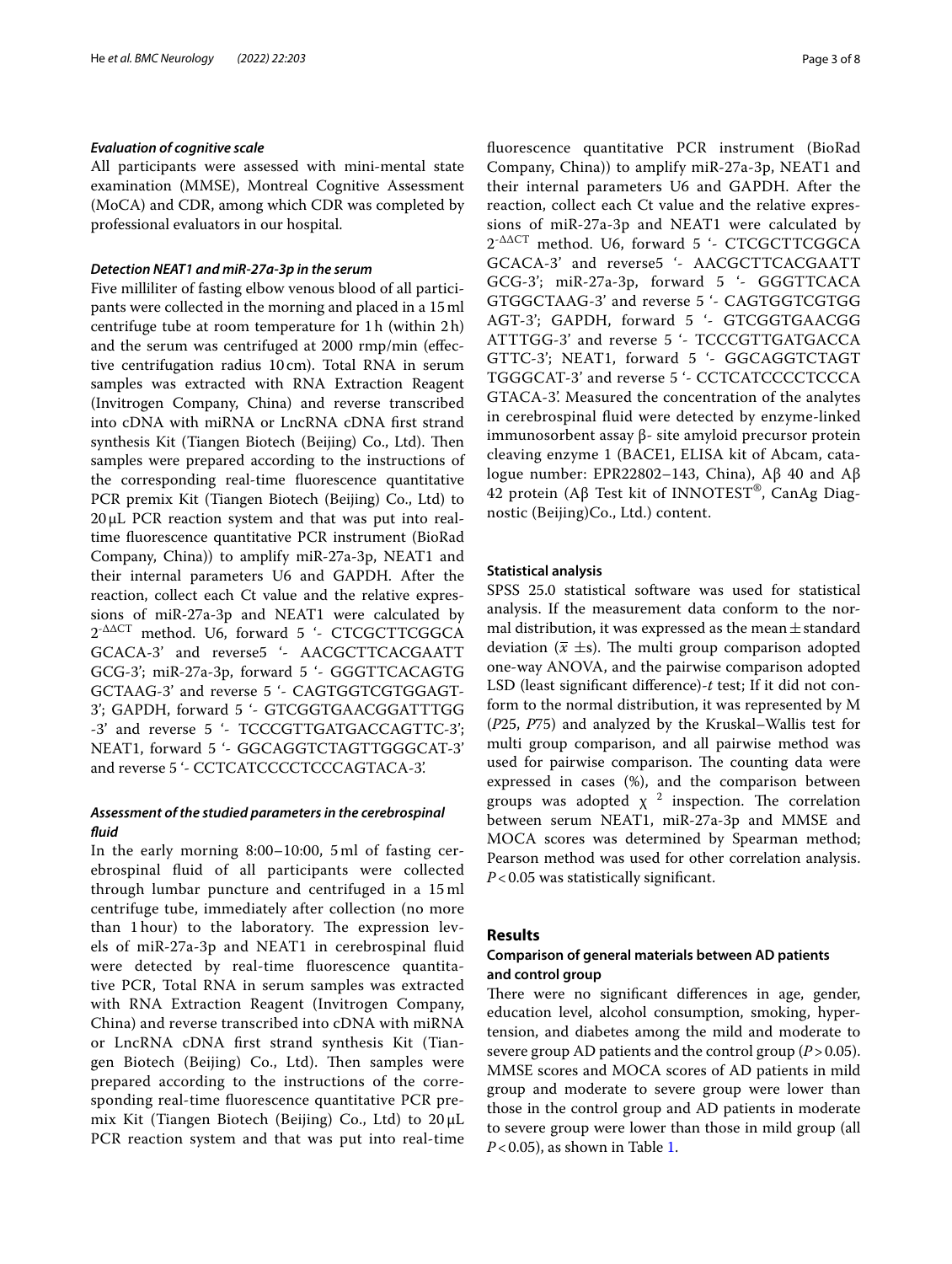| Group                       |    | Cases Age (Years,<br>$-X \pm 5$ | ases)<br>Gender (<br>Female, | Level (Years,<br>Male/ Education<br>$X \pm S$ | consumption<br>(Cases, %)<br>Alcohol | Smoking (Cases,<br>%) |           | Hypertension Diabetes (Cases,<br>(Cases, %)             %) | (score, <i>M</i> (P25,<br>P75))<br>MMSE score | (score, <i>M(P25,<br/>P75</i> ))<br>MoCA score |
|-----------------------------|----|---------------------------------|------------------------------|-----------------------------------------------|--------------------------------------|-----------------------|-----------|------------------------------------------------------------|-----------------------------------------------|------------------------------------------------|
| Control group               |    | 69.45 ±7.36                     | 18/14                        | 7.65 ± 2.13                                   | 5(15.63)                             | 14(43.75)             | 1(34.38)  | 6(18.75)                                                   | 27 (26, 29.75)                                | 27 (26, 28)                                    |
| Aild group                  |    | $71.31 \pm 7.52$                | 23/18                        | $7.98 \pm 2.26$                               | 9(21.95)                             | 9(46.34)              | 3(31.71)  | 7 (17.07)                                                  | $20(18, 21)^{\#}$                             | $17(13, 19)^{\#}$                              |
| severe group<br>Moderate to | 25 | 72.57 ± 6.83                    | 15/10                        | $6.92 \pm 2.05$                               | 4 (16.00)                            | 3 (52.00)             | 2 (48.00) | 6(24.00)                                                   | $9(8, 12)^{#}$                                | $9(6.5, 11)^{#}$                               |
| F/x <sup>2</sup> /H value   |    | 1.336                           | 0.112                        | 1.871                                         | 0.909                                | 0.383                 | .888      | 0.489                                                      | 85.197                                        | 82.854                                         |
| P value                     |    | 0.268                           | 0.946                        | 0.160                                         | 0.645                                | 0.826                 | 0.389     | 0.738                                                      | 0.000                                         | 0.000                                          |

<span id="page-3-0"></span>

|   | þ                         |
|---|---------------------------|
|   | ļ                         |
|   | ١                         |
|   | $\ddot{\phantom{a}}$      |
|   |                           |
|   | $\frac{1}{2}$<br>;        |
|   |                           |
|   | s<br>C                    |
|   |                           |
|   | $\frac{1}{2}$             |
|   |                           |
|   |                           |
|   |                           |
|   |                           |
|   |                           |
|   |                           |
|   |                           |
|   | I<br>J                    |
|   |                           |
|   | i                         |
|   |                           |
|   | ļ                         |
|   |                           |
| l | J                         |
|   |                           |
|   |                           |
|   |                           |
|   | I<br>J                    |
|   | $\ddot{\phantom{0}}$<br>! |
|   |                           |
|   |                           |
|   | $\frac{1}{2}$             |
|   |                           |
|   |                           |
|   | ì                         |
|   |                           |
|   |                           |
|   | j                         |
|   |                           |
|   |                           |
|   |                           |
|   |                           |
|   |                           |
|   |                           |
|   |                           |
|   |                           |
|   |                           |
|   |                           |
|   | J<br>١                    |
|   |                           |
|   | i<br>!                    |
|   |                           |
|   |                           |
|   |                           |
|   |                           |
|   |                           |
|   | しょうしょう                    |
|   |                           |
|   |                           |
|   |                           |
|   | ;<br>)                    |
| ţ |                           |
|   |                           |
|   | ,                         |
|   |                           |
|   | ı                         |
|   |                           |
|   | l                         |
|   | Ï                         |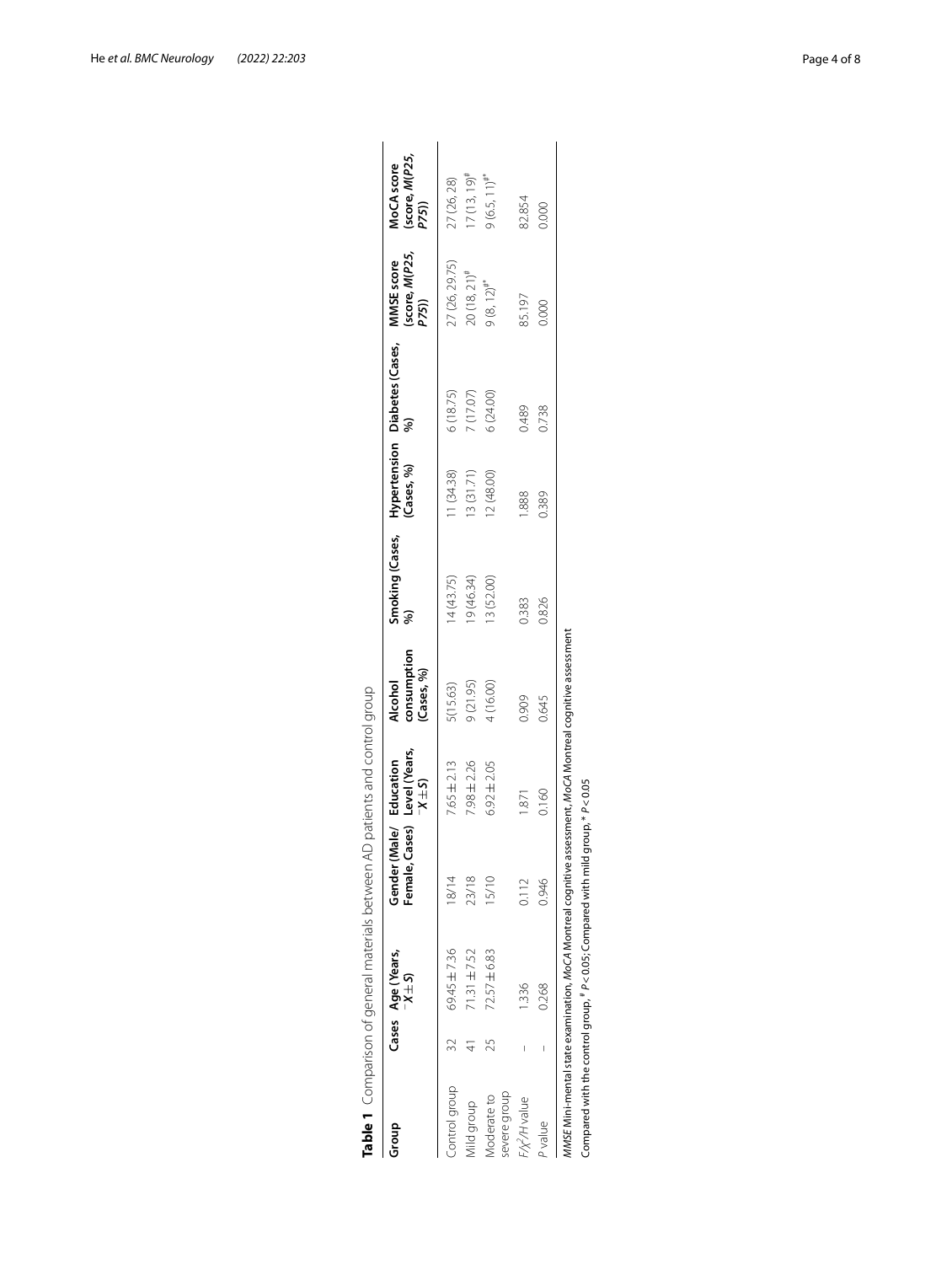<span id="page-4-0"></span>**Table 2** Comparison of serum NEAT1 and miR-27a-3p levels between AD patients and control group (*−x*±*s*)

| Group                    | Cases | <b>NEAT1/GAPDH</b>            | miR-27a-3p/U6                |
|--------------------------|-------|-------------------------------|------------------------------|
| Control group            | 32    | $1.05 \pm 0.20$               | $0.97 \pm 0.22$              |
| Mild group               | 41    | $2.31 \pm 0.64^{\text{*}}$    | $0.55 \pm 0.13$ <sup>#</sup> |
| Moderate to severe group | 25    | $3.13 \pm 0.76$ <sup>#*</sup> | $0.46 \pm 0.06$ #*           |
| F value                  |       | 96.049                        | 93.850                       |
| $P$ value                |       | 0.000                         | 0.000                        |

*NEAT1* Nuclear-enriched abundant transcript 1

Compared with the control group, # *P*<0.05; Compared with mild group, \* *P*<0.05

## **Comparison of serum NEAT1 and miR‑27a‑3p levels between AD patients and control group**

The level of serum NEAT1 in mild and moderate to severe AD patients was higher than that in the control group, and the level of serum NEAT1 in moderate to severe AD patients was higher than that in mild AD patients  $(P<0.05)$ ; The level of serum miR-27a-3p was lower than that of the control group, and the level of moderate to severe AD patients was lower than that of mild AD patients (*P* < 0.05), as shown in Table [2](#page-4-0).

## **The comparison SUVR, cerebrospinal fuid NEAT1, miR‑27a‑3p, BACE1, Aβ 42 and Aβ 40 level in AD patients and control group**

The levels of SUVR, NEAT1 and BACE1 in cerebrospinal fuid of AD patients in mild group and moderate to severe group were higher than those in the control group, and the levels of AD patients in moderate to severe group were higher than those in mild group (*P*<0.05); Cerebrospinal fuid miR-27a-3p, Aβ 42 level and Aβ 42/ Aβ 40 ratio were lower than that of the control group, and the AD patients in the moderate to severe group were lower than those in the mild group (all  $P < 0.05$ ), as shown in Table [3](#page-4-1).

## **The correlation of serum NEAT1 with SUVR, cognitive function score, cerebrospinal fuid NEAT1, BACE1, Aβ 42 and Aβ 40 level in patients with AD**

The level of serum NEAT1 in AD patients was positively correlated with SUVR, NEAT1, BACE1 in cerebrospinal fluid ( $r = 0.350$ , 0.606 and 0.341,  $P < 0.05$ ). There was no correlation between level Aβ 42、Aβ40, MMSE score and MOCA score  $(P > 0.05)$ , as shown in Table [4](#page-4-2).

## **The correlation of serum miR‑27a‑3p to SUVR, cognitive function score, cerebrospinal fuid miR‑27a‑3p, BACE1, Aβ 42 and Aβ 40 level in patients with AD**

The level of serum miR-27a-3p in AD patients was positively correlated with the level of cerebrospinal fuid

<span id="page-4-1"></span>**Table 3** The comparison SUVR, cerebrospinal fuid NEAT1, miR-27a-3p, BACE1, Aβ 42 and Aβ 40 level in AD patients and control group ( <sup>−</sup>*x*±*s*)

| Group                       |                          | Cases NEAT1/GAPDH miR-27a-3p/ | U6                   | BACE1(ng/mL)                 | $A\beta$ 40(pq/mL)                    | $A\beta$ 42(pg/mL)      | <b>SUVR</b>                   | $\beta$ 42/ A $\beta$ 40       |
|-----------------------------|--------------------------|-------------------------------|----------------------|------------------------------|---------------------------------------|-------------------------|-------------------------------|--------------------------------|
| Control group               | 32                       | $1.01 \pm 0.23$               | $1.03 \pm 0.31$      | $21.39 \pm 3.73$             | 10,708.99 ± 1979.17                   | $499.99 + 53.63$        | $0.74 \pm 0.15$               | $0.048 + 0.010$                |
| Mild group                  | 41                       | $3.51 \pm 1.24^{\#}$          | $0.48 \pm 0.10^{#}$  | $55.78 \pm 5.98^{\text{*}}$  | $10.477.95 + 2192.92^{\#}$            | $303.55 \pm 36.77^*$    | $1.50 \pm 0.29$ <sup>#</sup>  | $0.030 \pm 0.008$ <sup>#</sup> |
| Moderate to<br>severe group | 25                       | $4.30 \pm 1.65$ <sup>#*</sup> | $0.35 \pm 0.10^{#*}$ | $72.32 \pm 16.08^{\text{#}}$ | $11,019.63 \pm 2807.62$ <sup>#*</sup> | $231.45 \pm 34.14^{**}$ | $1.76 \pm 0.52$ <sup>#*</sup> | $0.022 \pm 0.007^{**}$         |
| F value                     | $\overline{\phantom{m}}$ | 65.263                        | 102.897              | 234.697                      | 0.432                                 | 321.684                 | 75.791                        | 73.370                         |
| $P$ value                   | $\overline{\phantom{m}}$ | 0.000                         | 0.000                | 0.000                        | 0.651                                 | 0.000                   | 0.000                         | 0.000                          |

*NEAT1* Nuclear-enriched abundant transcript 1, *Aβ* Amyloid β, *SUVR* Standardized uptake value ratio, *BACE1* β-site amyloid precursor protein cleaving enzyme 1 Compared with the control group, # *P*<0.05; Compared with mild group, \* *P*<0.05

<span id="page-4-2"></span>**Table 4** The correlation of serum NEAT1 with SUVR, cognitive function score, cerebrospinal fuid NEAT1, BACE1, Aβ 42 and Aβ 40 level in patients with AD

| Index       |           |             | Cerebrospinal fluid |              |          |          |                   |            |
|-------------|-----------|-------------|---------------------|--------------|----------|----------|-------------------|------------|
|             |           | <b>SUVR</b> | NEAT1               | <b>BACE1</b> | Aß 42    | Aß 40    | <b>MMSE score</b> | MoCA score |
| Serum NEAT1 | r value   | 0.350       | 0.606               | 0.341        | $-0.096$ | $-0.115$ | $-0.118$          | $-0.220$   |
|             | $P$ value | 0.000       | 0.000               | 0.005        | 0.445    | 0.358    | 0.343             | 0.076      |

*NEAT1* Nuclear-enriched abundant transcript 1, *Aβ* Amyloid β, *SUVR* Standardized uptake value ratio, *BACE1* β-site amyloid precursor protein cleaving enzyme 1, *MMSE* Mini-mental state examination, *MoCA* Montreal cognitive assessment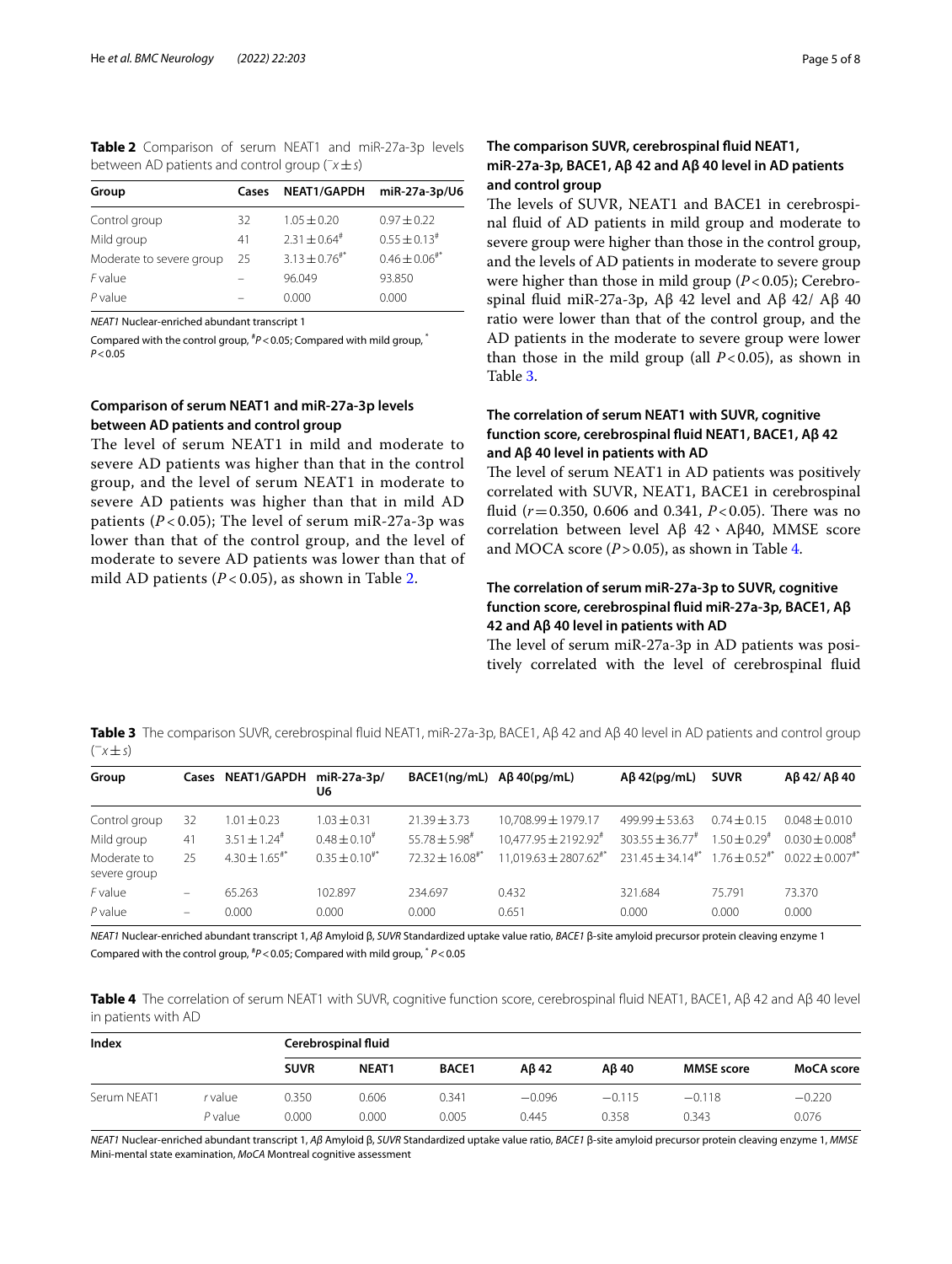miR-27a-3p (*r*=0.695, *P*<0.05), negatively correlated with the level of SUVR and cerebrospinal fuid BACE1 (*r* = −0.521, −0.447, *P* < 0.05), There was no correlation between level Aβ 42、Aβ40, MMSE score and MOCA score ( $P > 0.05$ ), as shown in Table [5](#page-5-0).

## **Correlation between serum and cerebrospinal fuid NEAT1 and miR‑27a‑3p in patients with AD**

The levels of NEAT1 in serum and cerebrospinal fluid of AD patients were negatively correlated with the levels of miR-27a-3p ( $r_{\text{serum}} =$  -0.567,  $r_{\text{cerebrospinal fluid}} =$  -0.347, *P*<0.05), as shown in Fig. [1.](#page-5-1)

## **Discussion**

AD is a common degenerative neurological disease. With the progress of the disease, patients' cognition and living ability gradually decline, and the burden of society and family also increases. Therefore, it is necessary to screen key populations and treat them as soon as possible [\[19](#page-7-11)]. Recent studies have shown that non-coding RNAs such as miRNA and LncRNA were involved in the occurrence and development of AD. For example, the down-regulation of miR-132 was the key cause of neuronal death in the early stage of AD [[20,](#page-7-12) [21](#page-7-13)], and miR-132 supplement could promote neurite growth and branching by reducing the pathological modifcation of tau protein [\[22](#page-7-14)] to

protect neurons. BACE1-antisense transcripts are upregulated in the brain of AD patients, which could stabilize BACE1 mRNA by binding and promote its increased expression and  $\text{A}\beta$  production and plaque formation [\[23](#page-7-15)]. In addition, LncRNA could also be used as endogenous competitive RNA to adsorb and bind miRNA to increase the expression of miRNA target mRNA. For example, LncRNA XIST could regulate the expression of BACE1 by adsorbing miR-124, and then affect Aβ produce [[24\]](#page-7-16).

Previous studies have found that NEAT1 was highly expressed in the brain of AD rats, which was related to Aβ sedimentation [[15](#page-7-7), [17](#page-7-9)]. Sala Frigerio et al. [[16](#page-7-8)] found that miR-27a-3p was low expressed in cerebrospinal fuid of AD patients. In our study, high expression of NEAT1 and low expression of miR-27a-3p were detected in serum and cerebrospinal fuid of AD patients, and the levels of serum NEAT1 and miR-27a-3p were positively correlated with the levels of cerebrospinal fuid NEAT1 and miR-27a-3p respectively, which indicating that the expression trend of NEAT1 and miR-27a-3p in peripheral circulation and cerebrospinal fuid was consistent, and the levels of serum NEAT1 and miR-27a-3p may reflect their expression in cerebrospinal fluid. This study also found that serum NEAT1 levels were positively correlated with SUVR and cerebrospinal fuid BACE1 levels, while serum miR-27a-3p levels were negatively correlated

<span id="page-5-0"></span>**Table 5** The correlation of serum miR-27a-3p to SUVR, cognitive function score, cerebrospinal fuid miR-27a-3p, BACE1, Aβ 42 and Aβ 40 level in patients with AD

| Index            |         |             | Cerebrospinal fluid |              |       |          |                   |            |  |  |
|------------------|---------|-------------|---------------------|--------------|-------|----------|-------------------|------------|--|--|
|                  |         | <b>SUVR</b> | miR-27a-3p          | <b>BACE1</b> | Aß 42 | Aß 40    | <b>MMSE</b> score | MoCA score |  |  |
| Serum miR-27a-3p | r value | $-0.521$    | 0.695               | $-0.447$     | 0.074 | $-0.047$ | 0.1151            | 0.144      |  |  |
|                  | P value | 0.000       | 0.000               | 0.000        | 0.554 | 0.710    | 0.225             | 0.247      |  |  |

*Aβ* Amyloid β, *SUVR* Standardized uptake value ratio, *BACE1* β-site amyloid precursor protein cleaving enzyme 1, *MMSE* Mini-mental state examination, *MoCA* Montreal cognitive assessment

<span id="page-5-1"></span>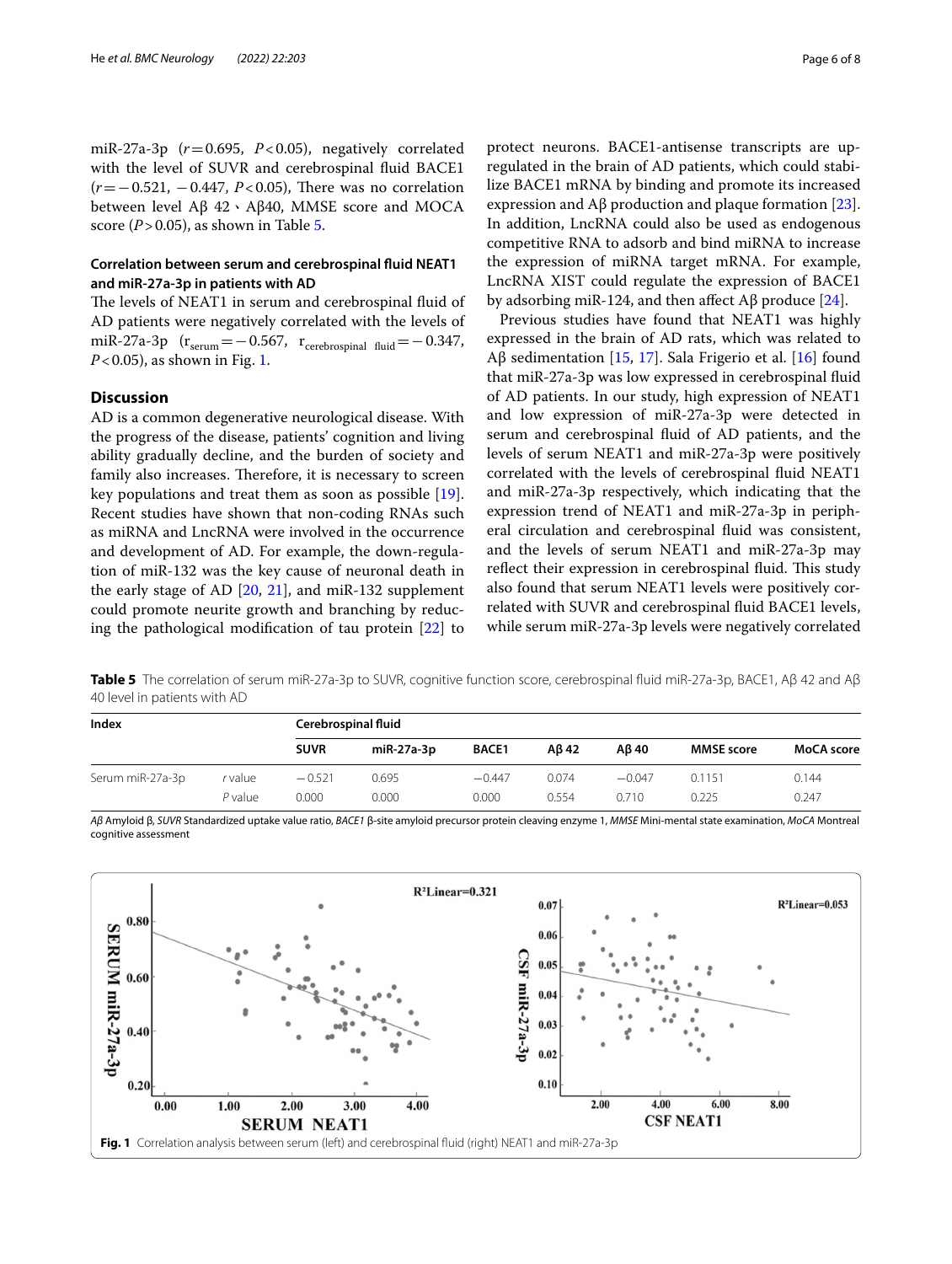with SUVR and cerebrospinal fuid BACE1 levels, which indicating that serum NEAT1 and miR-27a-3p levels could refect the Aβ degree of sedimentation in the brain of patients with AD.

Scientifc data show that LncRNAs play an important role in the pathogenesis of Parkinson's disease (PD). Recent studies have focused on a new class of non-coding RNA, These circRNAs are now recognized as having important biological roles, For example, ciRS-7 it has been identifed as a sponge for miR-7, of note, high neuronal α-synuclein expression is implicated in PD, and SNCA is a target gene of miR-7. Another circRNA, circ-SLC8A1, was found to increase in the substantia nigra of PD patients, and this circRNA carrier sites for miR-128, an abundant miRNA that regulates neuronal excitability. Previous studies have shown that lncRNA NEAT1 is involved in regulating the development and progression of cervical cancer, pancreatic cancer, liver cancer, prostate cancer and multiple myeloma [\[5](#page-7-2)[–9](#page-7-3)], NEAT1 and miR-27a-3p have not been reported in PD and other neurodegenerative diseases, it was speculated that NEAT1 and miR-27a-3p are specifc to AD.

Previous studies have found that NEAT1 could target adsorbed miRNA and regulate BACE1 expression [\[14](#page-7-6), [15\]](#page-7-7). This study also found that the levels of NEAT1 in serum and cerebrospinal fuid were negatively correlated with the levels of miR-27a-3p, and the website shown that there were binding sites between NEAT1 and miR-27a-3p, and there were also binding sites between BACE1 and miR-27a-3p. It was speculated that NEAT1 may target miR-27a-3p to regulate BACE1 expression. BACE1 was the key enzyme synthesized to Aβ and has become an important target for drug treatment of AD [\[25](#page-7-17), [26](#page-7-18)]. It is speculated that NEAT1 was highly expressed in the brain of AD patients and could maintain the stability of BACE1 and promote its expression by adsorbing miR-27a-3p, so as to promote the Aβ production of and sedimentation into spots in the brain, resulting in neuronal degeneration and damage [\[17](#page-7-9), [27](#page-7-19)]. However, the expression trend of NEAT1 and miR-27a-3p in the brain tissue of AD patients remained to be analyzed. It has been reported that small molecule drugs targeting non-coding RNA were expected to be used in the treatment of AD and other diseases [[28\]](#page-7-20). It was speculated that drugs targeting NEAT1 or miR-27a-3p may be used in the treatment of AD. Subsequently, this study also analyzed the correlation between serum NEAT1 level and cognitive scale score, but the correlation between cerebrospinal fuid NEAT1 and miR-27a-3p level with MMSE score and MOCA score was not observed in AD patients. On the one hand, we speculated that may be related to the small sample size of our study, on the other hand, it may be related to the MMSE score and MOCA score for the

impact relatively large for course of disease, education, and the sample size will be expanded for further analysis in the future.

To sum up, the expression trends of NEAT1 and miR-27a-3p in serum and cerebrospinal fuid of AD patients are consistent. The levels of NEAT1 are increased and the levels of miR-27a-3p are decreased and both are negatively correlated with AD patients that is related to the Aβ degree of sedimentation, which participates in the disease progression of AD and may become a therapeutic target of AD. However, this study only speculates based on the levels of various factors in serum and cerebrospinal fuid of AD patients, which needs to be detected in brain tissue to enhance persuasion. However, it is diffcult to obtain brain tissue of AD patients and relevant research will be carried out in AD animal model in the later stage.

#### **Acknowledgements**

Not applicable.

#### **Authors' contributions**

(I) Conception and design: Lijie He; (II) Administrative support: Heqiang Feng; (III) Provision of study materials or patients: Zongnan Chen; (IV) Data analysis and interpretation: Jing Wang; (V) Manuscript writing: All authors; (VI) Final approval of manuscript: All authors.

**Funding**

Not applicable.

#### **Availability of data and materials**

All data generated or analysed during this study are included in this published article.

#### **Declarations**

#### **Ethics approval and consent to participate**

This study was approved by the Tianjin Fifth Central Hospital Ethics Committee, I confrmed that informed consent was obtained from all patients and their families, I confrmed all methods were carried out in accordance with Helsinki declaration**.**

#### **Consent for publication**

Not applicable.

#### **Competing interests**

Not applicable.

#### **Author details**

<sup>1</sup> Department of Clinical Laboratory, Tianjin Fifth Central Hospital, 41 Zhejiang Road, Tianjin 300450, People's Republic of China. <sup>2</sup> General Surgery, Tianjin Fifth Central Hospital, Tianjin 300450, People's Republic of China.

Received: 22 March 2022 Accepted: 26 May 2022 Published online: 03 June 2022

#### **References**

- <span id="page-6-0"></span>1. Villain N, Dubois B. Alzheimer's disease including focal presentations. Semin Neurol. 2019;39(2):213–26.
- <span id="page-6-1"></span>2. Ossenkoppele R, Pijnenburg YA, Perry DC, et al. The behavioural/dysexecutive variant of Alzheimer's disease: clinical, neuroimaging and pathological features. Brain. 2015;138(9):2732–49.